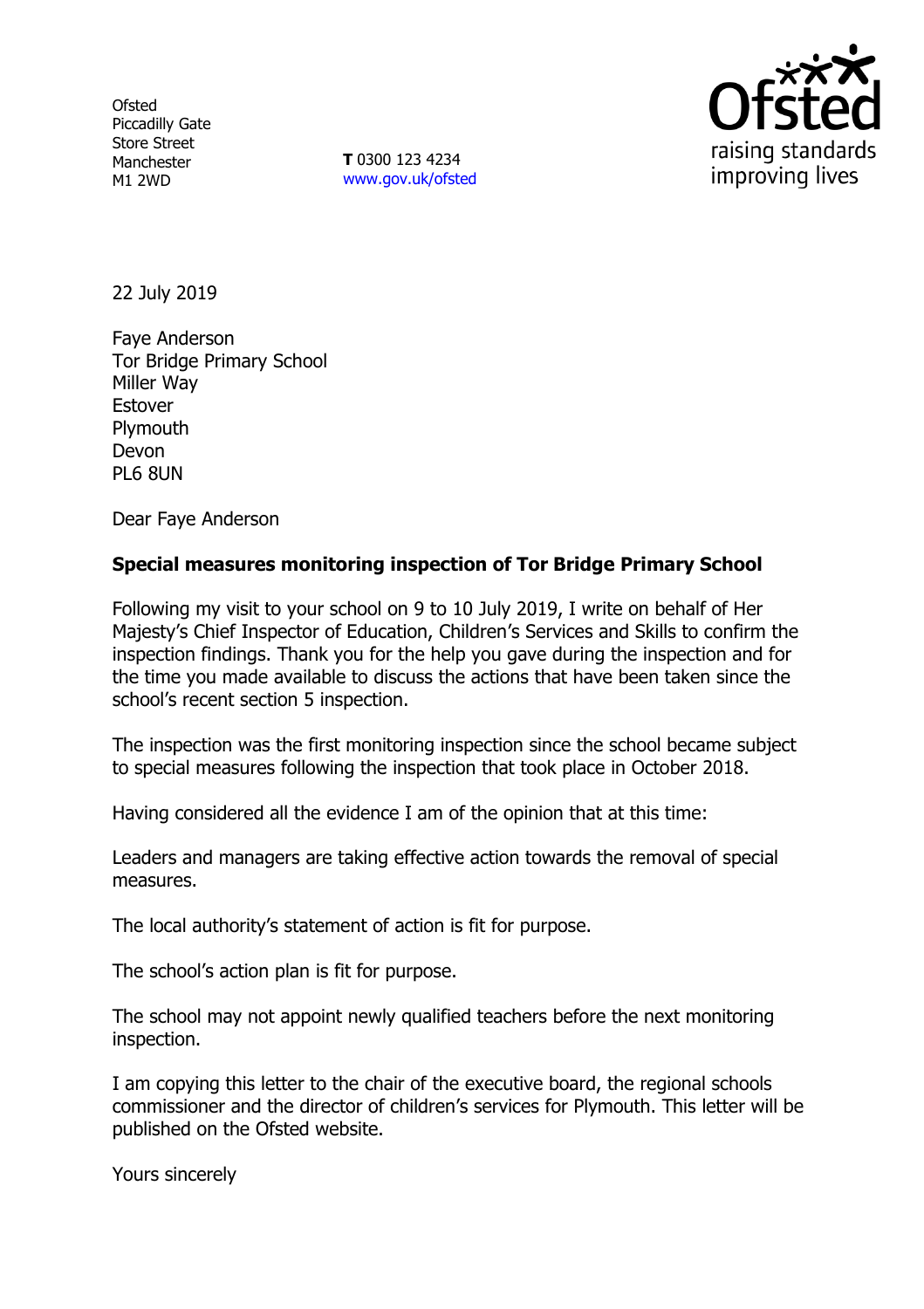

Sarah McGinnis

# **Her Majesty's Inspector**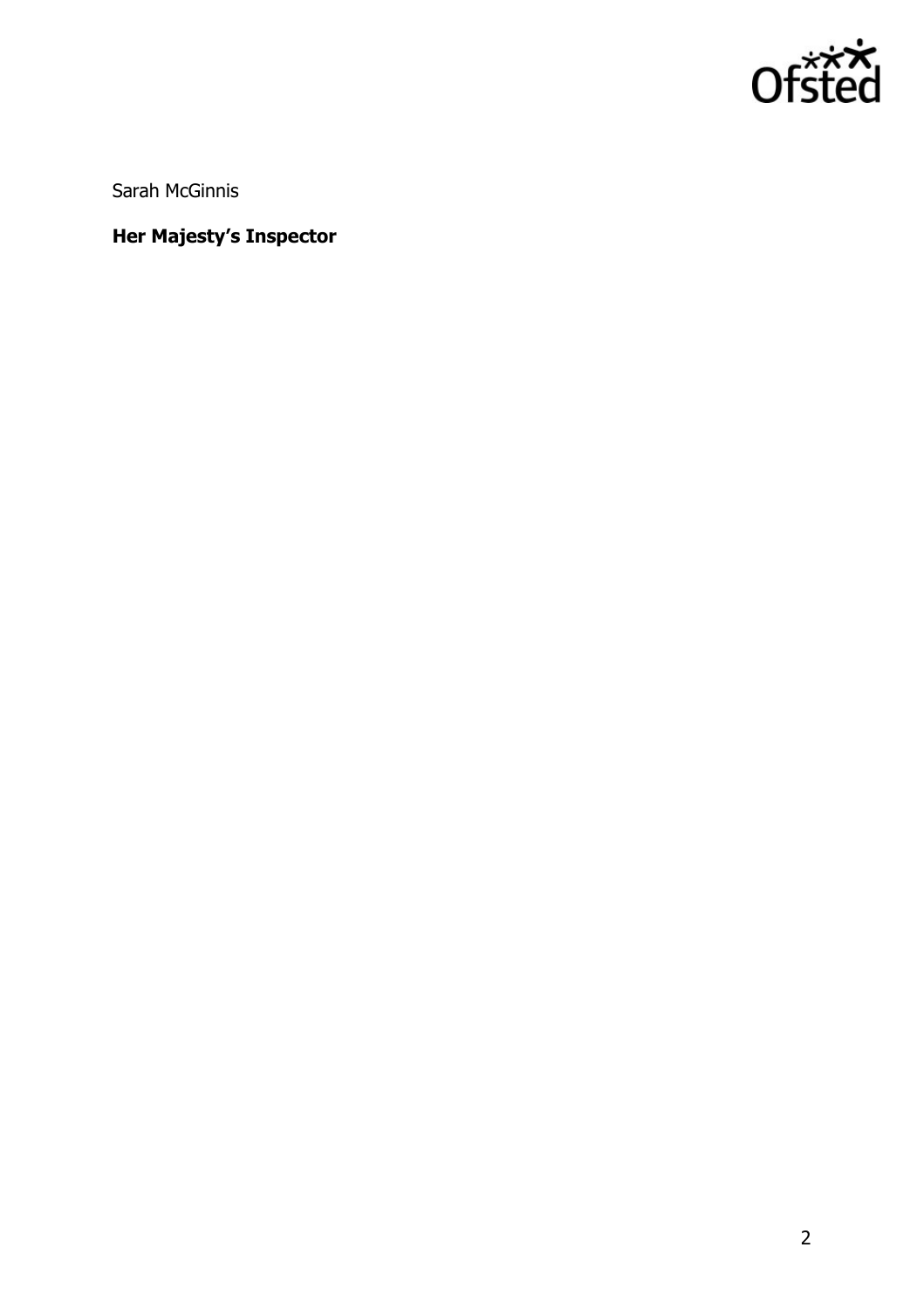

### **Annex**

## **The areas for improvement identified during the inspection that took place in October 2018.**

- Rapidly improve the effectiveness of leadership and management by ensuring that:
	- the governing body secures leadership capacity in the school at all levels
	- leaders provide governors with the information they need to evaluate the school's effectiveness, including the impact of pupil premium funding
	- the school's curriculum is sufficiently challenging and curriculum requirements are met fully
	- leaders' checks on teaching are thorough and teachers act on leaders' advice so that pupils who have previously underachieved catch up quickly and pupils' outcomes are improved rapidly
	- middle leaders have the skills and knowledge they need to support teachers in planning work to eradicate pupils' prior underachievement in English and mathematics
	- operational leadership of the school day, including the timetabling of lessons and the management of pupils' behaviour, is effective
	- school policies are adhered to by all staff, and teachers' expectations of pupils in lessons, at social times and around school are consistently high
	- disadvantaged pupils, the middle-attaining and the most able pupils make consistently good progress
	- leaders' self-evaluation of whole-school effectiveness is accurate.
- Improve the quality of teaching, learning and assessment by ensuring that:
	- the teaching of reading prepares pupils well for their next stage of education
	- teachers' assessment is accurate and used to inform teaching consistently well
	- teachers plan work that meets pupils' needs so that middle-attaining and the most able pupils and those who are disadvantaged are challenged appropriately in writing and mathematics
	- teaching in early years is consistently good, assessment is accurate, and provision is matched closely to children's academic and emotional needs.
- **IMPROVE THE QUALA INCOCORDITY OF PERSONAL DEVELOPMENT AND WELF ASSET IN FIGURE IN THE INCOCORDITY INCOCORDITY** that:
	- teaching motivates and interests pupils so that pupils' wilful and persistent disruptions to lessons are minimised and pupils consistently apply their best effort to their learning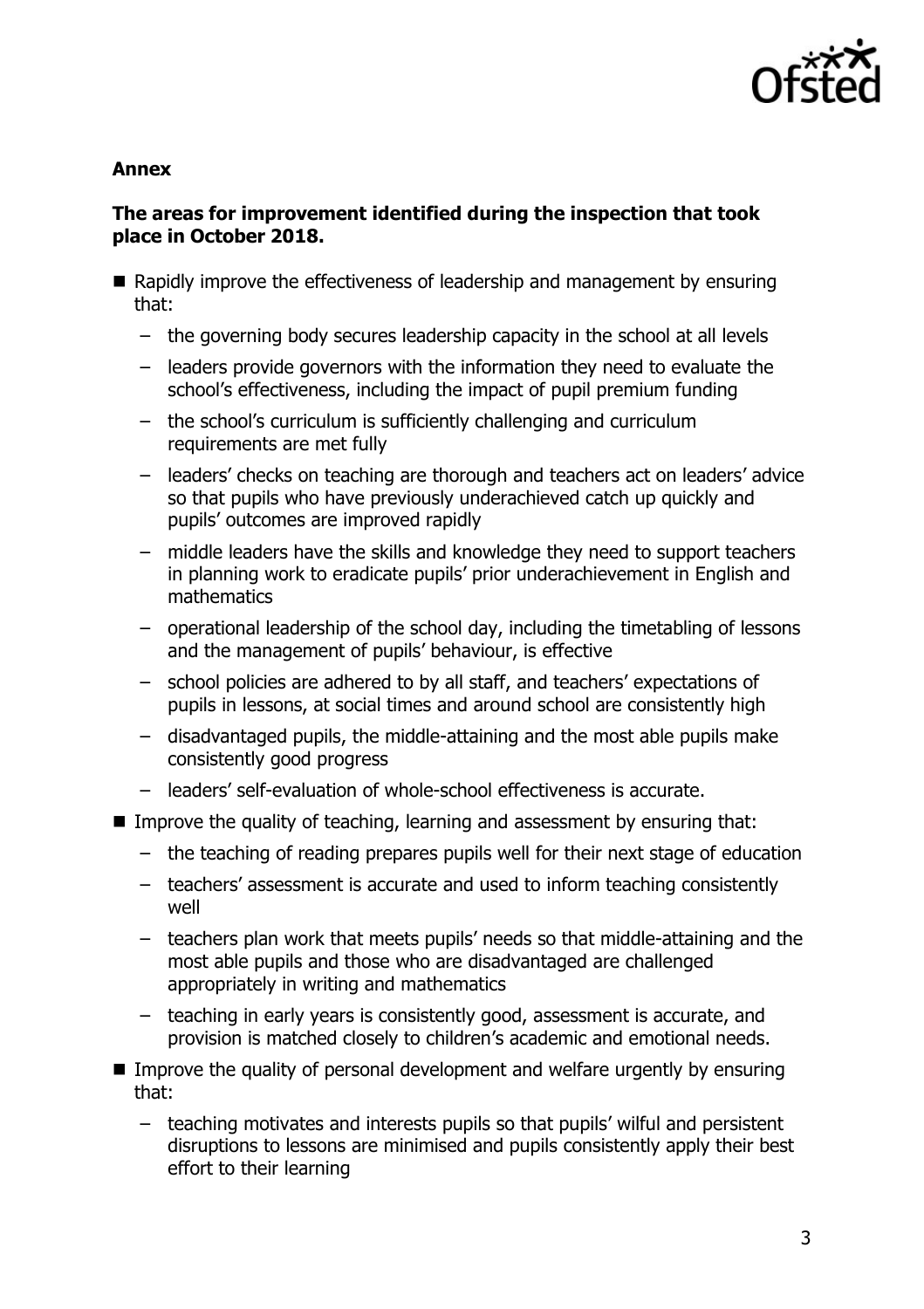

– learning time is used to its full extent across the day.

An external review of the school's use of pupil premium should be undertaken in order to assess how this aspect of leadership and management may be improved.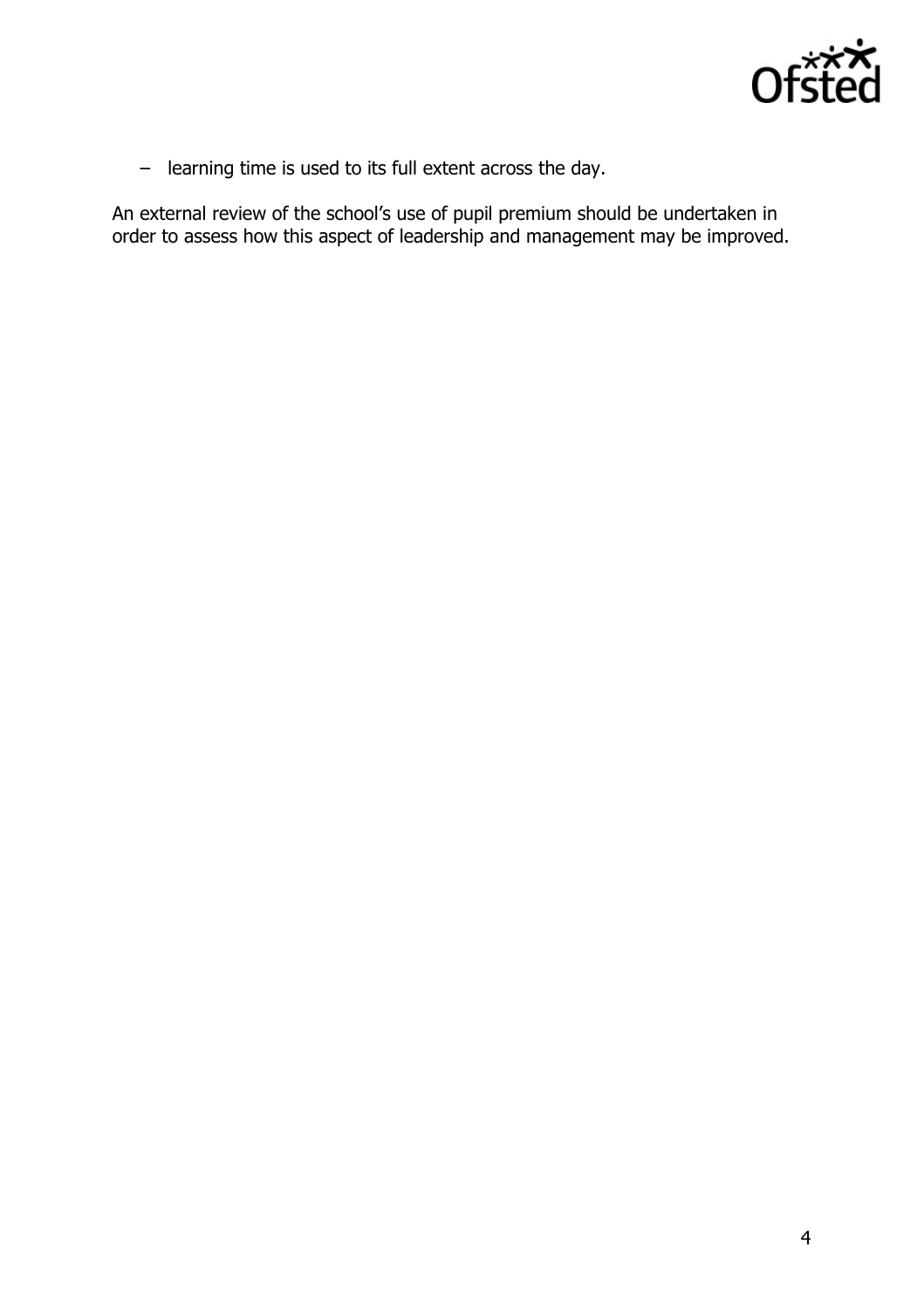

# **Report on the first monitoring inspection on 9 July 2019 to 10 July 2019**

# **Evidence**

The inspector met with the acting headteacher, the externally commissioned special educational needs coordinator (SENCo) and the leader of mathematics. Discussions were held with the head of education from the local authority, a headteacher of another school supporting this school, and two members of the interim executive board. The inspector also talked with staff and pupils. The inspector evaluated the progress made against recommendations identified in the previous inspection report.

The inspector observed pupils' behaviour during lessons and at social times and conducted visits to classrooms to observe pupils' progress and their attitudes to learning. Pupils' work across a range of subjects and year groups was scrutinised. A range of other documentation was looked at, including the school's action plan, minutes of the interim executive board and records of local authority monitoring visits. The inspectors checked a wide range of information about safeguarding, and the school's single central record of checks on staff recruitment.

# **Context**

There have been significant changes in staffing since the school was deemed to require special measures in October 2018. At the end of the Autumn term, the headteacher resigned and the deputy headteacher was appointed to be acting headteacher in January 2019. She is supported by a headteacher from another local school.

In addition, the leader of English left the school and the SENCo relinquished her role. As a result, there is no middle leadership capacity within the school at present. External support has been commissioned from another local school, and this includes a consultant SENCo who works with the school for one day a week. Several teachers have left the school, and this turbulence in staffing persists.

Although the local governing body remains in place, the overall responsibility for the school has been assumed by an interim executive board. This arrangement will continue until the school completes the planned academisation process.

The recommended external review of the school's use of the additional pupil premium funding took place in March 2019.

#### **The effectiveness of leadership and management**

The work of the acting headteacher, supported by the local authority and the headteacher of another school, has been successful in halting a further decline in standards. The acting headteacher has worked with determination and resilience,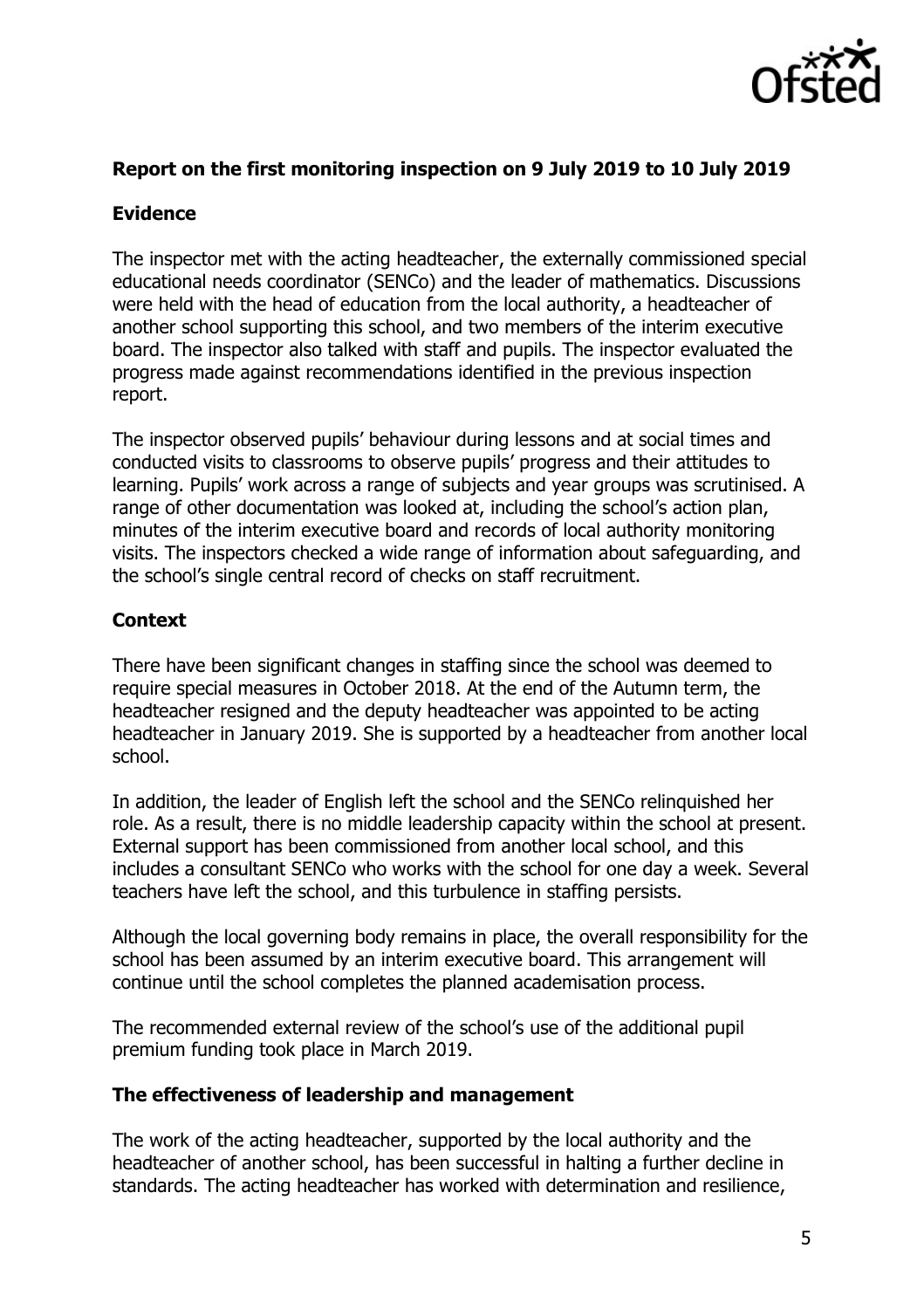

providing important stability and continuity, despite a continuing context of staff upheaval.

The commissioning of support from another headteacher by the local authority has been a positive decision. He has started to support leaders and teachers to develop their skills as he has the necessary experience to provide the guidance required. This work has centred on ensuring that self-evaluation is accurate and honest, as well as assisting leaders to evaluate the impact of their actions. This has resulted in improvements to pupils' attitudes to learning and some improvement in the planning of teaching. However, the impact of the actions taken remains at a superficial level and there is modest evidence to suggest they have led to the deeprooted change needed to secure sustained and rapid improvement in the longer term.

Initial work with the headteacher of another school has been instrumental in ensuring that the daily running of the school and the use of time is more effective. The changes made to the timetable have maximised learning time. Pupils say that they 'do more things in a day' than was previously the case.

However, there is still considerable work to do to develop the curriculum fully. This has been hampered by the fact that, while the arrangements are being made for the school to join a multi-academy trust, the school has not been able to appoint substantive replacements to key leadership posts.

Leaders now have an increasingly accurate understanding of the quality of education the school provides. This has been supported by the development of teachers' tracking of the progress that pupils make. Although this is at an early stage of development, it has already enabled leaders to identify where there are signs of improvements. Most importantly, there is confidence that this information can be used for strategic decisions in the future. The reliability of this information is further endorsed by external validation and moderation with the partner school.

Members of the interim executive board have the necessary skills and expertise, together with the commitment, to make the changes needed. They recognise the trust and loyalty that parents have for the school and understand their responsibility to meet these expectations.

Their initial focus has been to finalise plans for the school's future and to ensure that there is support in place for staff during the period of transition. They are regularly and reliably informed about the work that is taking place through the local authority adviser, the acting headteacher and the supporting headteacher. They challenge and ask probing questions and understand the reasons why there is some slippage from the agreed milestones outlined in the action plan. They, too, share a frustration that the issues in staffing have not been resolved. While they agree that improvement has not been fast enough, they remain resolute in their ambition for the school, the pupils and the community.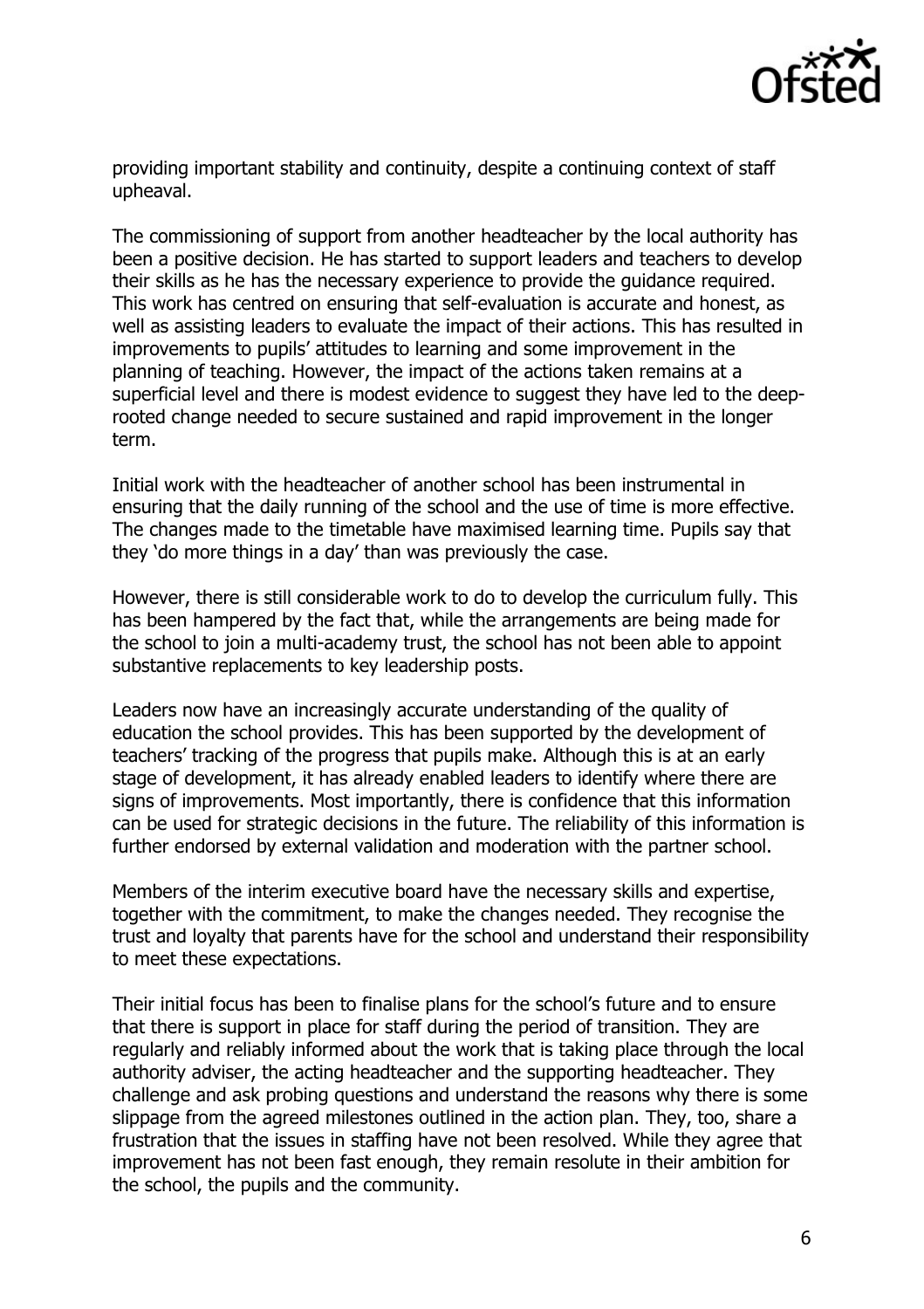

The part-time SENCo has identified the nature and extent of the support required and has sought to improve communication with parents and partnership with external professionals.

She is knowledgeable about how best to meet pupils' social and emotional needs and understands that this needs to be more closely linked to pupils' academic progress. There is evidence that interventions are leading to improvements in the short-term, but there is not yet a coherent and integrated approach to evaluating the impact of the actions taken.

The SENCo works with staff so that they understand their responsibility to set appropriate targets and adapt their planning to meet the needs of pupils. Teaching assistants provide support for pupils but tasks and targets are not always precisely matched to pupils' starting points. Therefore, pupils are sometimes not able to access work at the right level or do not have a clear idea of what they are trying to achieve.

The work to support disadvantaged pupils is not yet having a strong impact. The recent review of this additional funding has highlighted the areas that need to be tackled. The acting headteacher has started to work with staff to reflect on the research behind the strategies that are considered to be effective for this group of pupils. Beyond this awareness-raising, there is limited knowledge about the academic progress that pupils are making. This prevents the development of strategic plans. There is a strong emphasis on the pastoral support provided for such pupils but less emphasis on their academic needs. Teachers' planning is not astute enough to recognise and overcome barriers to learning. Governors have not yet scrutinised the action plan formulated after the review.

Safeguarding continues to be effective. There have been changes made to safeguarding processes during the year when issues have been raised. The departure of the headteacher, who was one of the designated safeguarding leaders, has meant that the acting headteacher has trained to fulfil this responsibility alongside the family support adviser.

Staff training is in place and all staff are aware of how to report safeguarding concerns. Leaders make the statutory checks and follow government guidelines to ensure that staff are safe to work with children. The single central register is up to date and records all the necessary information.

Leaders seek advice and work with external agencies to support pupils who are at risk. However, when referrals are made, leaders are not always persistent enough in following up concerns to check that agreed actions have been taken.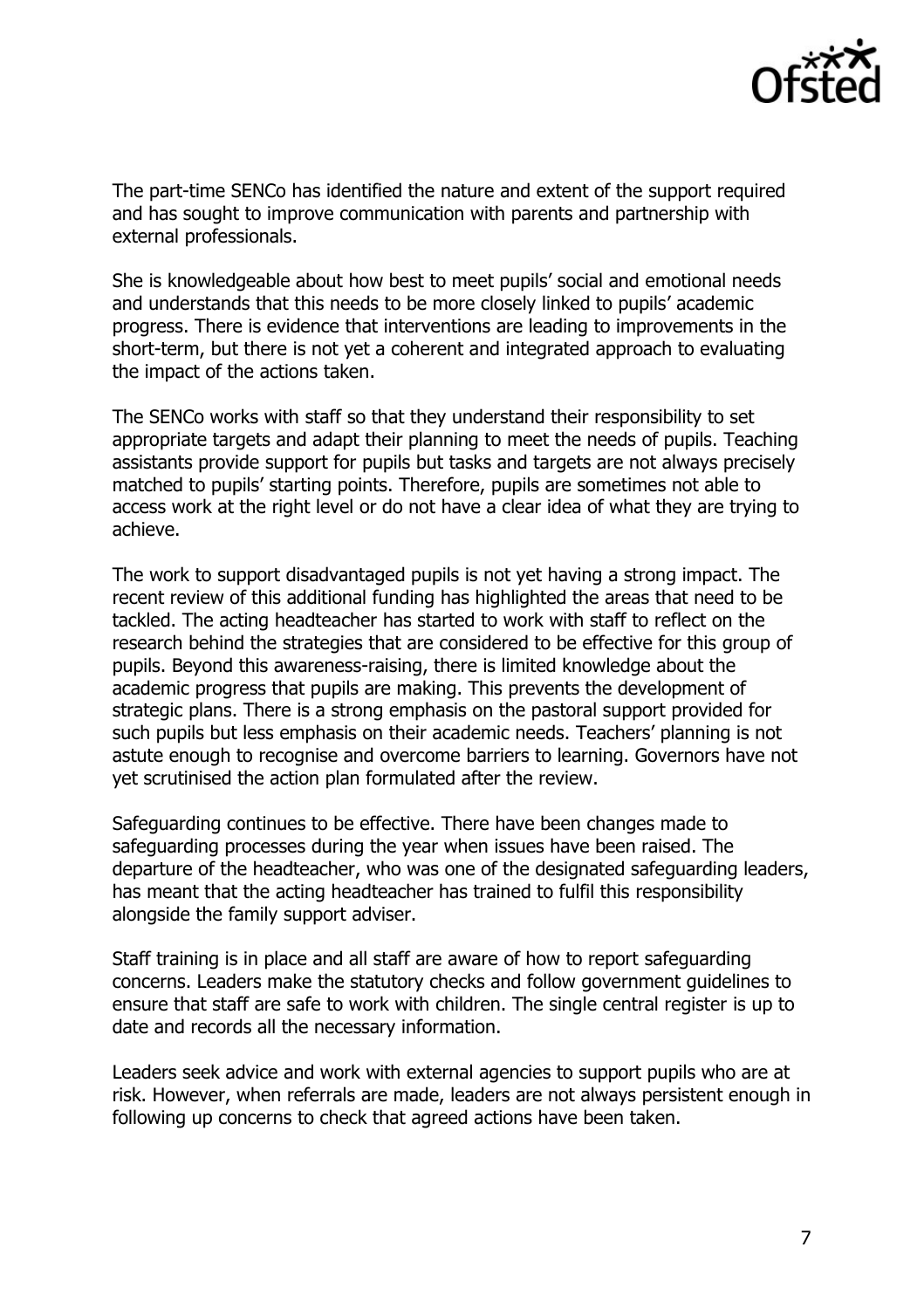

### **Quality of teaching, learning and assessment**

There have been some improvements to the quality of teaching and learning due to the regular support provided by the partner school. The monitoring of the quality of classroom practice has shown that planning is more consistent and that the level of pupils' engagement is positive. Classroom displays show the journey of pupils' learning, and this also serves to increase pupils' pride in what they can achieve. Nonetheless, there remain significant challenges to improving the quality of teaching and the effective use of assessment, overall, including in the early years foundation stage.

There have been some improvements made to the teaching of mathematics. Teachers are clearer about the sequence of pupils' learning and therefore there is appropriate coverage of the key concepts. A recent school audit has shown that pupils are not confident in their skills of problem-solving and reasoning. This was also evidenced in the work scrutiny completed during the inspection. These findings will inform the plan of action for the new academic year.

Where teaching is effective, pupils write for a variety of audiences and purposes, with increased stamina and skill. Teachers use engaging stimuli to encourage pupils to shape their ideas. Pupils develop an understanding of different genres, such as how to use rhetorical techniques for persuasive tasks. The most able writers extend the quality of their descriptive writing, using figurative language. Pupils say that they enjoy the work they do in a range of subjects across the curriculum, including technology and music. They understand and use complex subject vocabulary, particularly in science.

Since the previous inspection, there has been a focus on reading to extend pupils' vocabulary, to introduce pupils to high-quality texts and to encourage reading for enjoyment. The library is at the centre of the school with quotations from popular children's books displayed on the walls. Pupils say that there is a wide selection of books available. They enjoy the reading scheme, which they say has widened the scope of their choices.

Where teaching is not effective, teachers are not sufficiently skilled in adapting their teaching to meet the needs of pupils. Teachers do not routinely use assessment to highlight pupils' misconceptions and remedy them. Therefore, pupils continue to make similar, and often fundamental mistakes, particularly in the accuracy of calculation, spelling and punctuation. This hinders their subsequent progress.

Pupils are not yet routinely supported to overcome the legacy of weaker teaching, particularly in their understanding of phonics. This is reflected in pupils' application of this knowledge in spelling. Teachers identify the work that pupils have missed due to absence, but there is not a consistent approach to how pupils can catch up with the work missed.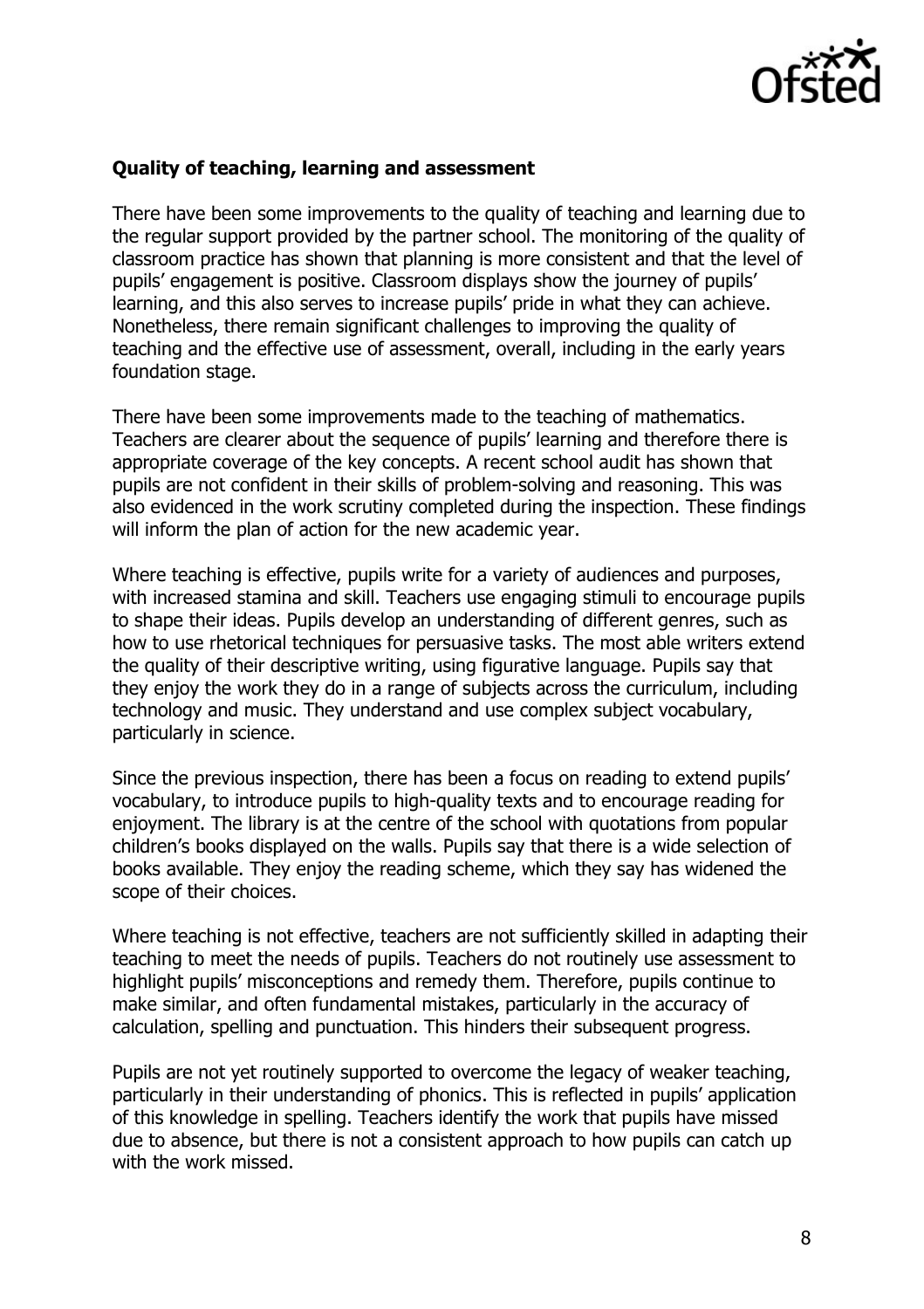

Where teachers provide guidance, this can sometimes be of limited value as it is not clear whether pupils have understood and can apply these skills independently. Teachers' advice is not well matched to the most able pupils' starting points. At times, tasks limit pupils' scope to demonstrate a higher level of skill. Teachers identify what pupils with special educational needs and/or disabilities (SEND) find difficult but not how they can be supported to access the tasks.

The local authority has provided considerable support to improve the quality of the early years phase. This has resulted in improvements, particularly in the layout of the learning environment, in the learning atmosphere and in the range of activities provided. However, there is a lack of coherence in the tracking of children's learning and a lack of clarity about their progress. Activities are not aligned closely enough to learning objectives to identify whether children have achieved the purpose of the exercise or not.

#### **Personal development, behaviour and welfare**

The school is a positive place to be and the interactions between pupils, and between pupils and staff, reflect this. Social time is pleasant and good-natured. Pupils play well together and are supervised by teachers in the well-equipped play area. Pupils describe their school as 'caring', 'inclusive' and 'supportive'. They understand the difference between bullying, thoughtlessness and falling out. They say that bullying is not a prevalent part of their experience at the school. They value their interactions with the pupils who attend the special school, which shares the school's building.

The revisions to the management of behaviour have had a positive impact. Pupils' comments show they recognise the improvements that have been made. They reflect that clear approaches enable them to make positive choices. After an initial spike where higher expectations were being introduced, the number of behaviour referrals and the use of fixed-term exclusions have reduced. The most positive impact has been the reduction in low-level disruption, resulting in classrooms being more conducive to learning. Pupils recognise this, and teachers are now able to use this more settled environment to focus on quality teaching and learning rather than on the management of behaviour.

Pupils talk knowledgeably about the work they have done to understand how to keep themselves safe in the community and when online. They understand the importance of a healthy lifestyle and how teachers are supportive of their wellbeing, particularly when preparing for the assessments at the end of key stage 2.

The work of the family support adviser is effective in engaging and supporting the most vulnerable pupils and their families. The school is involved in some innovative projects with schools across the city. The focus on using extra-curricular involvement to widen pupils' experiences has been successful in developing pupils' skills and engaging them better in the life of the school.